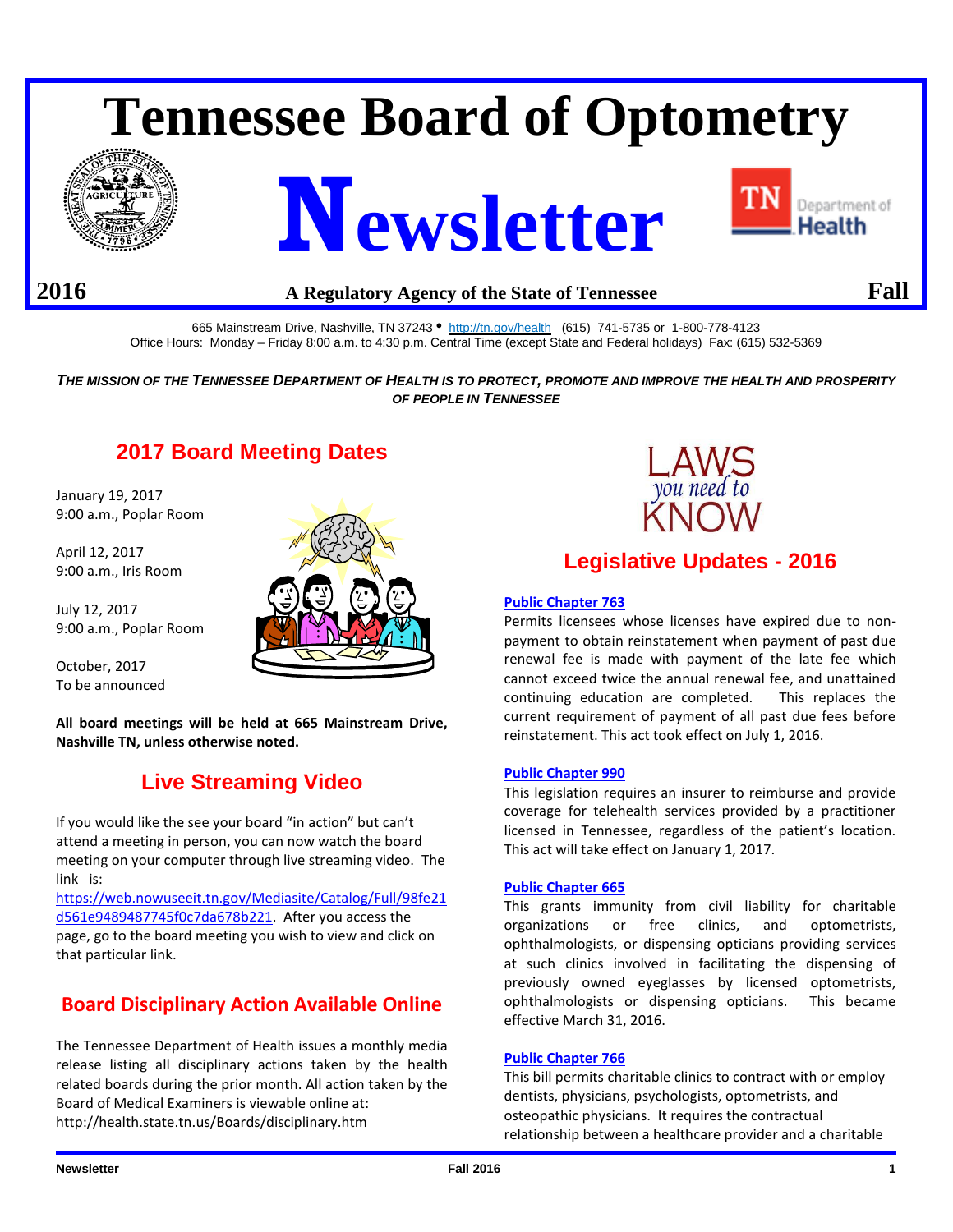clinic to be in a written contract, job description, or documentation, containing language that does not restrict the healthcare provider from exercising independent professional judgment in diagnosing and treating patients. It does not authorize a charitable clinic to employ an anesthesiologist, an emergency department physician, a pathologist, or a radiologist, or an osteopathic physician who specializes in any such type of medicine. This bill took effect on April 19, 2016.

## **Statistical Information Regarding Licensees**

| <b>Profession</b>   | <b>Total Number</b> | Last 12 Months |
|---------------------|---------------------|----------------|
| <b>Optometrists</b> | 249                 | 1 Q            |

# **2016 Year End Review for Tennessee Prescribers**

(Meagan Martin, Executive Director, Board of Medical Examiners)

#### *A summary of important legislative developments affecting the practice of Tennessee prescribers*

From Cape Cod to Appalachia; corn fields to concrete city blocks; prescription drug abuse, misuse and diversion is indiscriminately crippling communities across the nation. The Tennessee Department of Health and your licensing board have worked very hard to gain a greater understanding of this complex issue, and in particular, what it is about our citizenry that makes us so vulnerable to abuse. Through partnerships with law enforcement, state and federal agencies, community coalitions, legislators and community leaders, we have developed a multi-year, multi-pronged strategic approach with a focus on educating providers and patients on the risks of opiate use and preventing the recreational use of opioids and other prescription drugs.

Healthcare providers, especially prescribers, have a unique opportunity to combat opioid abuse, misuse and diversion. They may also have a professional obligation to engage in certain activities designed to reduce the supply of opioids available for diversion and increase the information known about at-risk patient populations. Read on to learn more about statutory and policy developments affecting the prescribing practices of Tennessee providers.

#### **Prescription Safety Act of 2016**

In April 2016, the Prescription Safety Act (PSA) of 2016 became effective. The PSA was first enacted in 2012 and was scheduled to sunset in 2017. The PSA 2016 eliminated the sunset provision, making the act permanent. While the PSA primarily regulates the prescribing of controlled substances by establishing operational procedures for the controlled substance monitoring database (CSMD), the following revisions to the act may impact providers' prescribing practices directly:

- Dispensers must check the database when dispensing a controlled substance to a new patient.
- Dispensers must check the database at least once a year when an existing patient is on a maintenance medication.
- All prescribers must check the CSMD before prescribing to someone who is exhibiting "drug seeking behavior."
- Prescribers are not required to check the CSMD before writing a prescription for a seven day supply or less.
- Prescribers are not required to check the CSMD before prescribing for administration directly to a patient during the course of inpatient or residential treatment in a licensed hospital or nursing home.

The act authorized many more changes to the operation of the CSMD. You may access the entire act here: [http://share.tn.gov/sos/acts/109/pub/pc1002.pdf.](http://share.tn.gov/sos/acts/109/pub/pc1002.pdf)

#### **Updates to the Tennessee Chronic Pain Guidelines**

The Department is beginning to see ours, and others' policymaking efforts yield some exciting results and possibilities. Since the "Tennessee Chronic Pain Guidelines" were finalized in 2014, we have seen a 12.0% drop in the total number of morphine milligram equivalents prescribed in our state. Unfortunately, these drops have not reduced the number of overdose deaths in our state, which continue to rise year after year. In 2014, at least 1,263 Tennesseans died from prescription drug overdose, making overdose the leading cause of accidental death in our state. Instances of neonatal abstinence syndrome too, continue to rise.

The public chapter that required the creation of the "Chronic Pain Guidelines" also includes the requirement that the Guidelines be reviewed and amended as appropriate every September. The most recent review of the Guidelines included the following revisions:

- Recommends that treatment plans be developed at the onset of treatment and should include treatments or modalities beyond opioids, both nonpharmacological and pharmacological.
- Endorses the 3-item PEG Assessment Scale as an appropriate tool in establishing treatment goals with patients.
- Acknowledges that the risk of overdose for all patient populations increase tenfold at 100 MEDD, but may actually start closer to 81 MEDD.
- States that when opioids are used for acute pain, clinicians should prescribe the lowest effective dose of immediate-release opioids and should prescribe no greater quantity than needed for the expected duration of pain severe enough to require opioids. Three days or less will often be sufficient; more than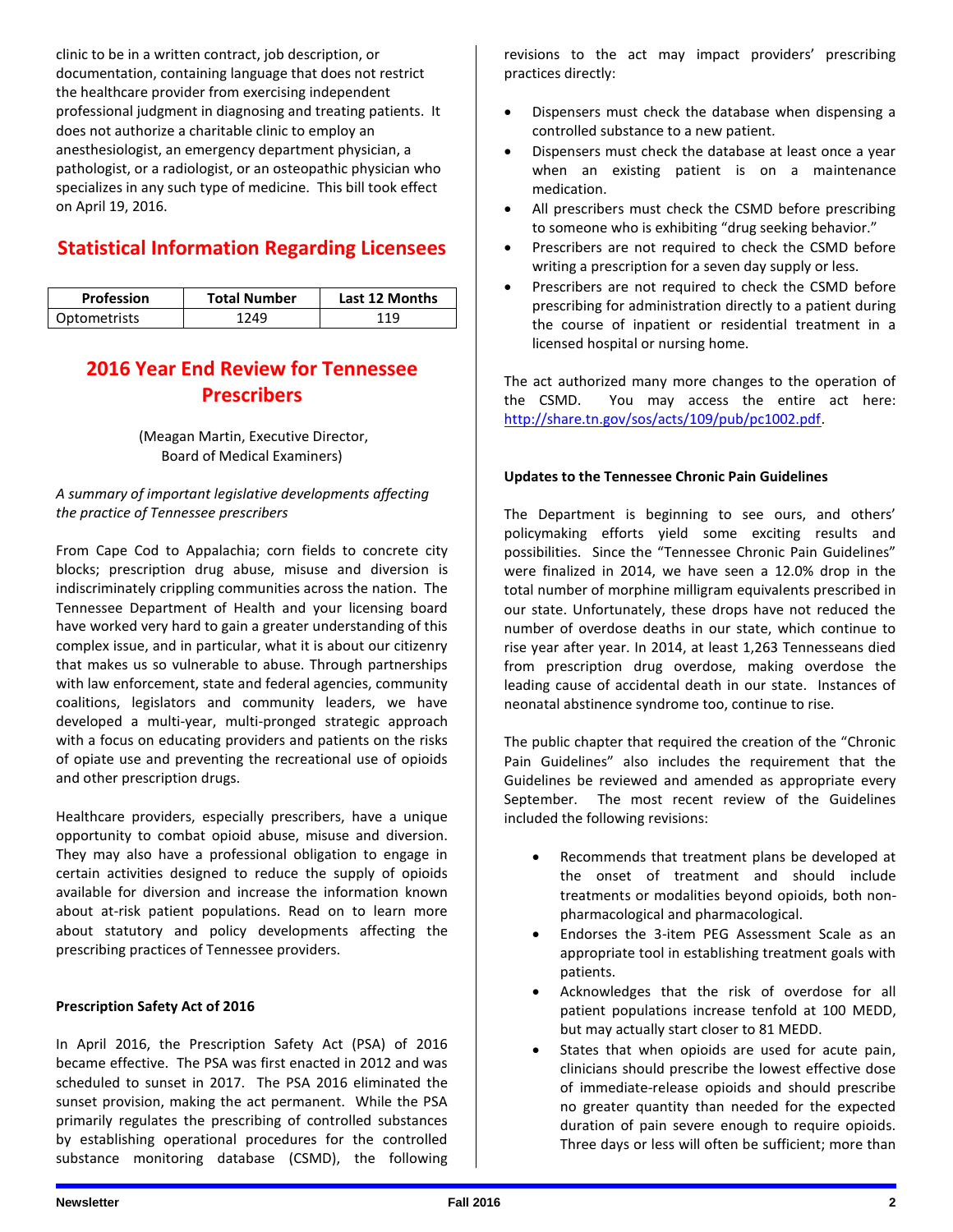seven days is sometime appropriate but should be documented in the medical record.

- Suggests that a primary care provider starting opioid therapy should generally prescribe immediaterelease opioids instead of extended-release or long acting opioids. Acknowledges that deviations are expected and the reason(s) should be documented.
- Specifies that prescribers must not prescribe buprenorphine in off label use for chronic pain conditions and only certified pain specialists should prescribe on label buprenorphine products for chronic pain.
- Recommends that clinicians should offer or arrange evidence-based treatment for patients with opioid use disorder and referral to an addiction specialist as appropriate.
- Adopts the definition of "pain medicine specialist" set forth in Tenn. Code Ann. § 63-1-301.
- Includes in the appendix, a new section on nonopioid therapy and the "Tennessee Emergency Department Opioid Prescribing Guideline."

This list of revisions provided above is not exhaustive. You are encouraged to access the "Tennessee Chronic Pain Guidelines" from the Department of Health's website at: [http://www.tn.gov/assets/entities/health/attachments/Chro](http://www.tn.gov/assets/entities/health/attachments/ChronicPainGuidelines.pdf) [nicPainGuidelines.pdf.](http://www.tn.gov/assets/entities/health/attachments/ChronicPainGuidelines.pdf)

#### **Controlled Substance Prescribing CME**

If you are a prescriber with a DEA registration, you are legally required as a condition of your licensure, to complete a two hour course designed to address controlled substance prescribing and which includes instruction in the "Tennessee Chronic Pain Guidelines." The two hour course must be earned in the two calendar years preceding the year that you renew your license. For example, a physician who is scheduled to renew her license in 2017, should obtain these hours sometime between January 1, 2015 and December 31, 2016.

This requirement was statutorily enacted in 2014 and is codified at TENN. CODE ANN. § 63-1-402. If you are not a prescriber with a DEA, or if you are exempted from the prescribing course under section (c) of the statute, you should look to the continuing medical education rules of your profession to determine the requirement that applies to you.

While we do not endorse any particular course or courses (a course covering the statutorily prescribed content will be accepted), representatives from several prescribing boards have collaborated with medical programs and entities across the state to bring prescriber education to a city near you.

The following courses are scheduled for the remainder of 2016:

| October 5      | <b>Memphis</b>     | Baptist Hospital                           |
|----------------|--------------------|--------------------------------------------|
| October 6      | <b>Nashville</b>   | Vanderbilt University                      |
| October 25     | Jackson            | Jackson Madison County<br>General Hospital |
| November 3     | Sullivan<br>County | West Park Professional<br>Building         |
| November<br>17 | Chattanooga        |                                            |

For more information on how to enroll in one of these courses, please contact the sponsoring program or entity.

#### **Legislative Changes Affecting Prescribers**

Members of the Tennessee General Assembly have responded to the opioid and prescription drug crisis plaguing our state with new legislation year after year. Some legislation revises and refines existing law, while other legislation is entirely new and seeks to tackle new angles of this deadly epidemic. In addition to the Prescription Safety Act of 2016, the following public chapters may affect your prescribing and practice:

#### [Public Chapter 912:](http://share.tn.gov/sos/acts/109/pub/pc0912.pdf)

Creates nonresidential office-based opiate treatment facilities. This legislation requires any facility that meets the definition of a nonresidential office-based opiate treatment facility to attain licensure as such by the Department of Mental Health & Substance Abuse Services. Nonresidential office-based opiate treatment facilities refers to facilities that are prescribing buprenorphine or products containing buprenorphine to 50% or more of its patients and to one hundred fifty patients or more. This legislation requires the TDMH&SAS to promulgate rules in consultation with the Department of Health and will take effect on January 1, 2017.

#### [Public Chapter 1033:](http://share.tn.gov/sos/acts/109/pub/pc1033.pdf)

Requires that all pain management clinics in Tennessee be licensed by July 1, 2017. The public chapter sets forth a licensing framework and gives the Commissioner of Health the ability to designate a facility or office operating like a pain clinic as such for purpose of licensure and fine that entity for operating as a pain clinic without a license. The law allows for rolling registration of current pain clinics until the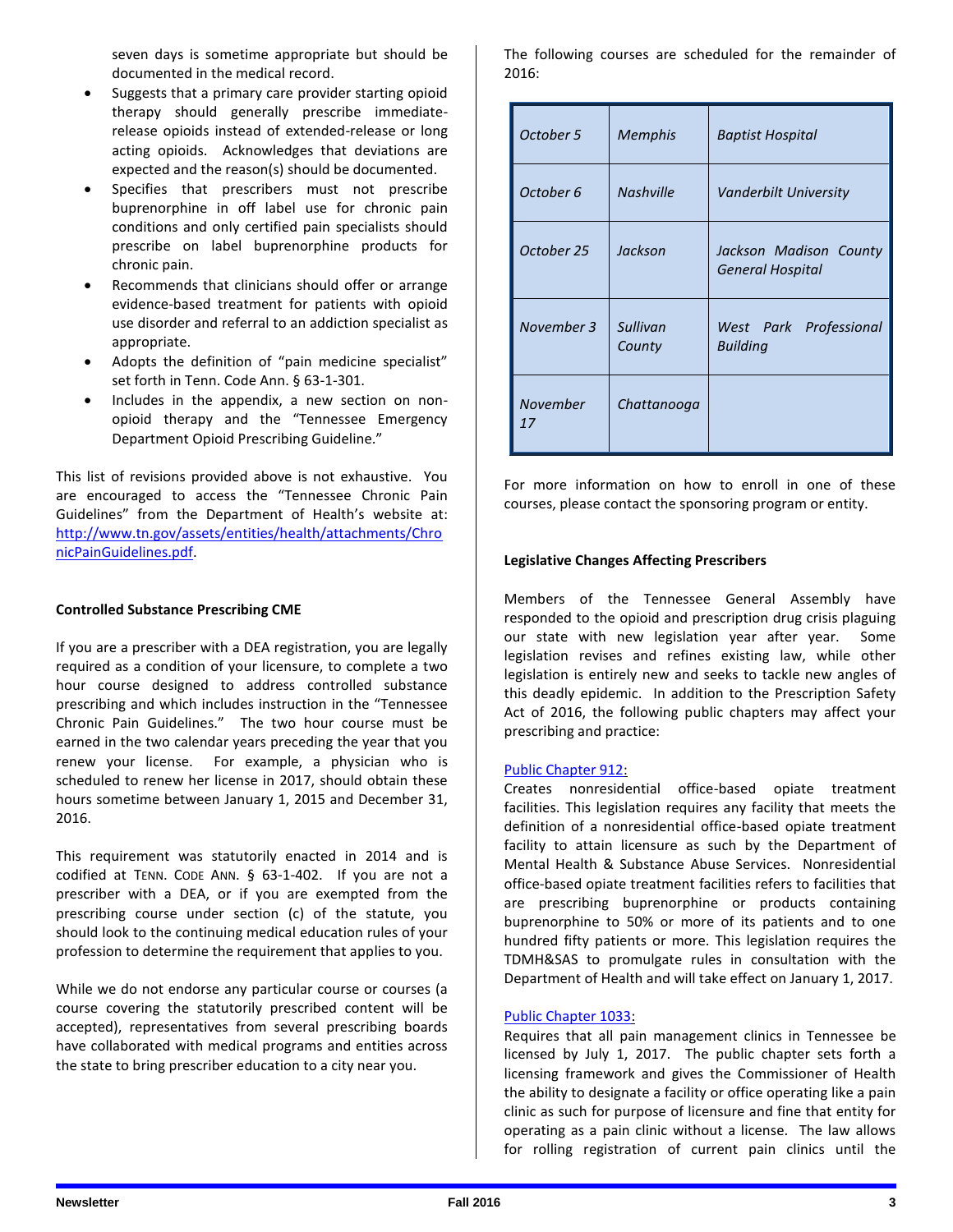licensure process is complete but eliminates all pain clinic certificates.

#### [Public Chapter 959:](http://share.tn.gov/sos/acts/109/pub/pc0959.pdf)

Authorizes the commissioner of health or the commissioner's designee to obtain records maintained by any licensed facility licensed to facilitate investigations and inquiries concerning opioid drug abuse, opioid drug overdoses, and opioid overdose deaths. Such facilities must provide records in the most efficient and expedient means possible. To determine these means, the department must:

- Consult with stakeholders to develop data reporting elements and a short term mechanism for near realtime electronic access to these date elements by July 1, 2016.
- Implement the short-term reporting system by October 1, 2016.
- Consult with stakeholders to develop a long-term electronic real-time data reporting plan utilizing electronic processes for opioid drug abuse, overdoses, and overdose deaths by January 1, 2017.

#### [Public Chapter 829:](http://share.tn.gov/sos/acts/109/pub/pc0829.pdf)

Specifies that, on and after July 1, 2016, a new applicant seeking designation as a pain management specialist through board certification by the American Board of Interventional Pain Physicians (ABIPP), may only qualify by passing parts 1 and 2 of its examination, and holding an unencumbered Tennessee license, and maintaining the minimum number of CME hours in pain management to satisfy retention of ABIPP diplomate status. This took effect on April 21, 2016.

#### [Public Chapter 973:](http://share.tn.gov/sos/acts/109/pub/pc0873.pdf)

Establishes requirements for the dispensing of opioids and benzodiazepines by physicians and other healthcare providers. Those requirements are:

- Dispenses opioids and benzodiazepines, as directed by the patient's prescription, in safety-sealed, prepackaged containers stamped with the manufacturer's national drug code (NOC) number.
- Administers and records pill-counts for opioids or benzodiazepines in order to ensure patient compliance with the prescription.
- Dispenses non-controlled substances which amount to at least fifty percent (50%) of the prescriptions filled annually from the practice.
- Submits controlled substance dispensing information to the controlled substances monitoring database under title 53, chapter 10, part 3, according to the requirements of state law.

This act took effect on April 27, 2016.

#### **Building Better Federal Partnerships**

The Tennessee Department of Health continues to maintain existing and create new federal partnerships that make our work stronger and our positive outcomes easier to duplicate. In June, the Department through through the boards of medicine, worked to bring the US Surgeon General, Dr. Vivek Murthy, to Tennessee for grand rounds. In Nashville and Knoxville, Dr. Murthy spoke about his campaign to "Turn the Tide" on opioid addiction. In August, the Surgeon General followed up his tour through the US with a letter to all physicians urging them to become educated on how to treat pain safely and effectively; to screen patients for opioid use disorder and/or connect them with evidence-based treatment; and to treat addiction as a chronic illness and "not a moral failing." The Surgeon General's Office is like many other federal agencies that have responded to the issue of opioid abuse and dependence with significant policymaking. Please see below for additional resources from our federal partners:

#### [CDC Guideline for Prescribing Opioids for Chronic Pain](https://www.cdc.gov/mmwr/volumes/65/rr/rr6501e1.htm)

"A Proactive Response to Prescription Opioid Abuse," Robert M. Califf, MD, Janet Woodcock, MD and Stephen Ostroff, MD, N Eng J Med 2016; 374: 1480-1485

[US Surgeon General's Call to End the Opioid Crisis: "Turn the](http://turnthetiderx.org/)  [TideRX"](http://turnthetiderx.org/)

[NIDAMED: Medical & Health Professionals](https://www.drugabuse.gov/nidamed-medical-health-professionals)

HHS: "Opioids: The Prescription Drug & Heroin Overdose [Epidemic"](http://www.hhs.gov/opioids/)

[FDA Opioid Action Plan](http://www.fda.gov/NewsEvents/Newsroom/FactSheets/ucm484714.htm)

## **NEW 2016 Lapsed License Policy**

The Board of Optometry ("Board") recognizes that an individual may inadvertently allow his/her license to expire. However, applicable law prohibits an individual from working as an optometrist unless he/she has an active license. While the Board does not condone an individual working on an expired license, the Board recognizes that these inadvertent lapses can occur. As such, the Board has adopted the following procedures for reinstatement of an expired license.

- 1. Immediately upon recognition that his/her license has expired, the individual must cease practicing and contact the Board's administrative office to request a reinstatement application.
- 2. Upon receipt of the reinstatement application, the individual is to complete the application in its entirety, providing a detailed work history since the license expiration date. The application is to be signed, notarized, and returned to the Board's administrative office along with any additional information and all fees specified in the instructions. The individual must submit proof of documentation of continuing education requirements taken within the previous twelve (12) months.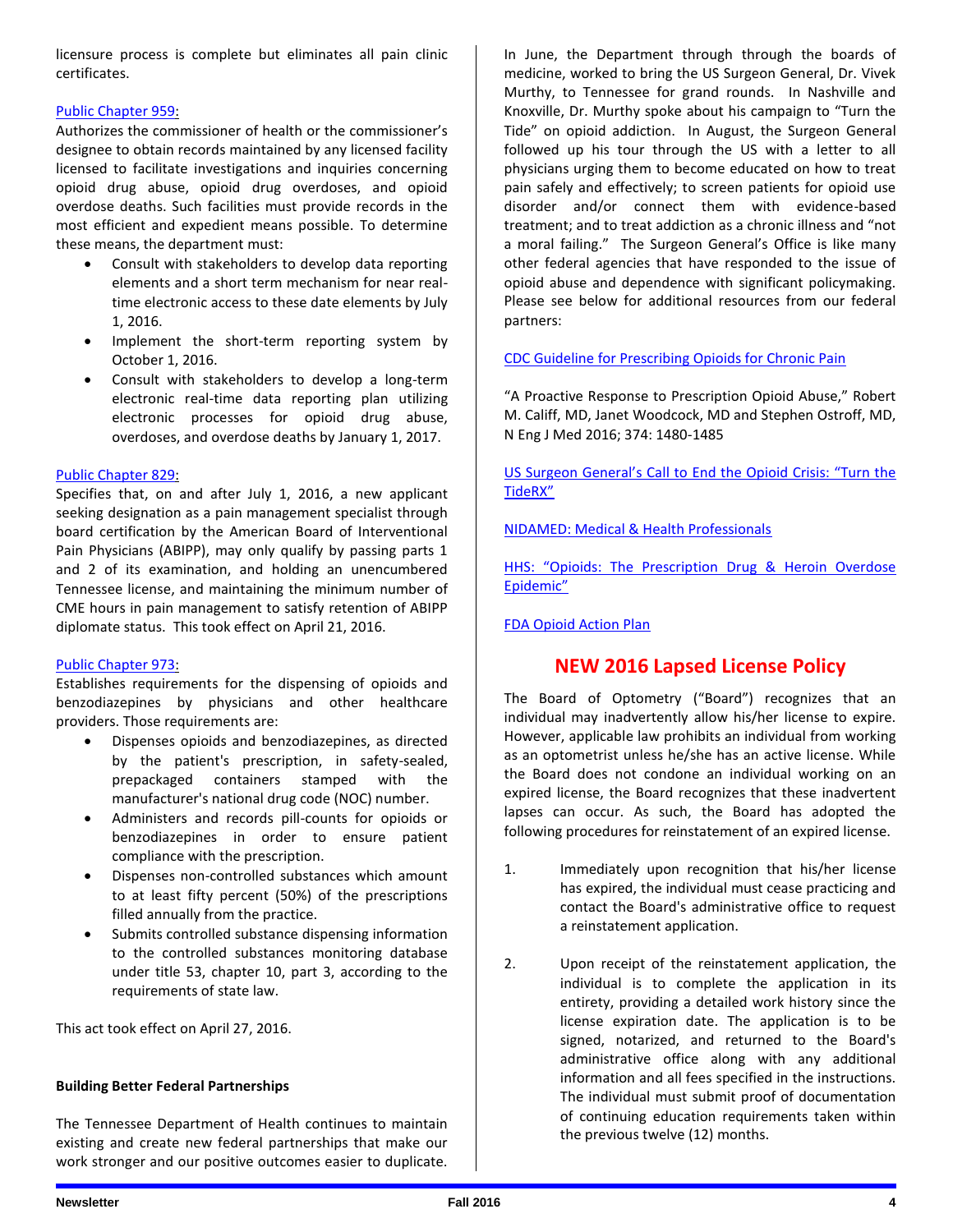- 3. Upon receipt of a completed reinstatement application, supporting documentation (including any required proof of continuing education), and the applicant's payment of all fees, the Board's administrator may reinstate a license which has been in an expired status for less than ninety (90) calendar days. Although the Board and administrative staff recognize the applicant's urgent interest in having his or her license reinstated, preferential treatment will not be given to these applicants. All applications are reviewed in the order in which they are received.
- 4. If the work history reflects that the individual has practiced in excess of ninety (90) calendar days, but less than six (6) months on an expired license, the Board will present to the licensee an Agreed Citation which specifies payment of a fine in the amount of \$100 per month for every month in which the individual has worked at least one day beyond the ninety (90) calendar day grace period. The individual's license will not be reinstated unless and until the Agreed Citation is executed by the licensee and payment of the fine remitted to the Board's administrative office.
	- A. The licensee shall be notified that all Agreed Citations prepared in accordance with this policy shall be reportable on the Department of Health's website, its disciplinary action report issued in the month the action is taken, and to all appropriate federal databanks including the National Practitioner Data Bank.
	- B. This remedy is only available to those optometrists who have practiced on a lapsed license for less than six (6) months from the date the license went into expired status.
- 5. If the licensee refuses to execute the Agreed Citation and/or remit the civil penalty described therein within sixty (60) days of the date the Agreed Citation is sent to the licensee, or if the licensee practiced on a lapsed license for six (6) months or longer, the licensee shall be referred to the Office of Investigations and Office of General Counsel for formal disciplinary action. Upon a proven violation, the minimum disciplinary action for this violation shall be:
	- A. A formal and reportable Reprimand on the license;
	- B. Assessment of civil penalties in an amount to exceed \$500 per month for every month in which the individual has worked at least

one day beyond the ninety (90) calendar day grace period;

- C. Assessment of costs associated with investigating and prosecuting the matter; and
- D. Any and all other remedies the Board deems appropriate.

*Discipline for lapsed licenses is reportable to the national databanks as well as the Department's Disciplinary Action report.*



## **RULE AMENDMENTS**

Below is a summation of rule amendments which became effective during the last year. Please read the entire text of the rules at:<http://share.tn.gov/sos/rules/1045/1045.htm>

Rule 1045-02-.05 - Rules for Optometrists:

Effective January 1, 2016, an Optometrist with a renewal date in the year 2016 and beyond must complete thirty (30) hours of Board approved continuing education during the twentyfour (24) months that precede the licensure renewal month.

- For those who are therapeutically certified, a minimum of twenty (20) of the thirty (30) hours of continuing education is required in courses pertaining to ocular disease and related systemic disease.
- At least two (2) of these twenty (20) hours shall be a course or courses designed specifically to address prescribing practices related to controlled substance prescribing, which must include instruction in the Department's treatment guidelines on opioids, benzodiazepines, barbiturates, and carisoprodol and may include topics such as medicine addiction, risk management tools, and other topics approved by the Board.
- Any one (1) or two (2) hour course designed specifically to address prescribing practices must be pre-approved by the Board.
- Each licensee shall maintain current certification in cardiopulmonary resuscitation (CPR). Such certification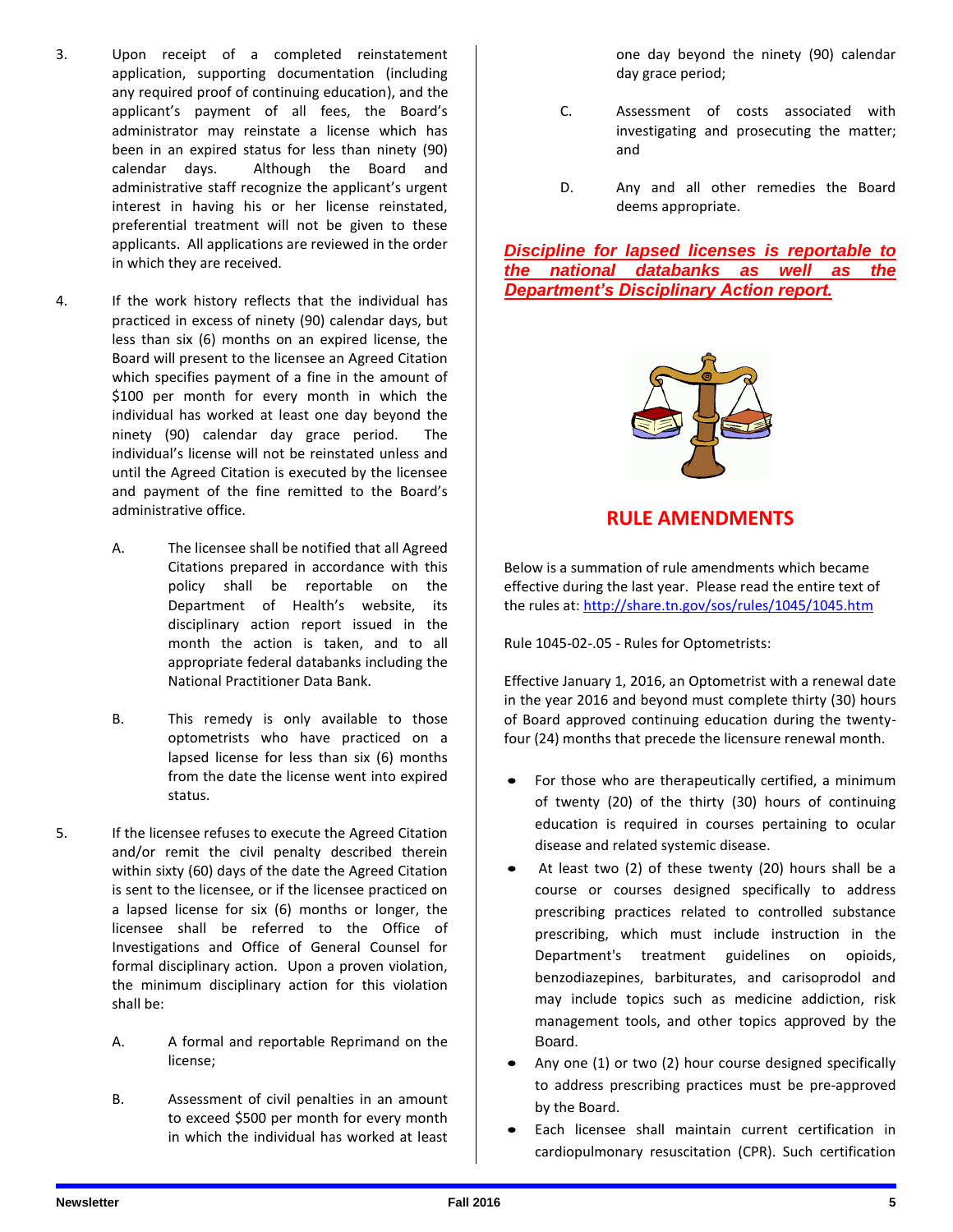shall be obtained from a course approved or offered by the American Heart Association, the American Red Cross, or any other entity approved by the board.

- No therapeutically certified optometrist shall use pharmaceutical agents by injection except to counter anaphylaxis until they have received approval from the board. The board will not approve the use of injections until the optometrist demonstrates to the board's satisfaction sufficient educational training and/or clinical training, and submits proof of current certification in cardiopulmonary resuscitation (CPR). The education must be obtained from a course approved or offered by the American Heart Association, the American Red Cross, or any other entity approved by the board.
- Application Fee has been reduced to \$250.00.
- Licensure Renewal Fee has been reduced to \$275.00.

## **Professional Privilege Tax**

TENN. CODE ANN. §67-4-1701, et seq., requires the payment of an annual professional privilege (occupation) tax. The law requires your licensing board to refuse to allow you to renew your professional license If you fail to pay your professional privilege tax. Upon receipt of certification from the Department of Revenue that a licensee is in arrears more than 90 days, the law requires that your ability to renew your license be held in abeyance until our office receives a written tax clearance from the Department of Revenue. Avoid any interruption in your ability to practice your profession by remitting your tax to the Department of Revenue in a timely fashion.

#### <http://tn.gov/revenue/topic/professional-privilege-tax>

If you have moved out-of-state, but maintain a license, you are still responsible for paying the Professional Privilege Tax. If your license is in "active" status as of June 1 of any year, no matter if you live in Tennessee or out-of-state, you are required to pay the yearly professional privilege tax.

#### **Note: The Board of Optometry does not assess this tax.**

# **Electronic Notification for Licensed Health Professionals**

On January 1, 2013, a new law became effective requiring all Tennessee health professional boards to provide electronic notices to healthcare professionals they license. The law gives healthcare professionals the option of being notified electronically of the following: (1) Renewals of license, certification or registration; (2) Any fee increases; (3) Any changes in state law that impact the license holder; and (4) Any board meeting where changes in rules or fees are on the agenda. If a healthcare professional "opts in", the Department of Health will also be able to alert him or her of critical public health matters impacting Tennessee. Please

visit apps.tn.gov/hlrs/begin.jsp and complete the registration process to opt in. Upon receipt of a current email address, those who opt in will begin to receive ALL notices electronically rather than through the United States mail. Please note opting in means license renewal notification will be delivered electronically approximately 45 days in advance of the expiration date. The electronic notice will direct the licensee to the appropriate Web page to renew. For professions that do not permit licensees to renew their licenses online, a paper renewal will continue to be provided. For more information, contact the Health Professional Boards office at 615-741-5735 or toll-free at 1-800-778-4123.

## **Renew Your License Online**



Whether you receive a paper renewal form or not, you can still renew your license online. This is faster, more convenient, and you can use a credit card to pay the renewal fees. Just go to <https://apps.tn.gov/hlrs/> to renew your license. You may renew up to 70 days prior to the expiration date.

Click the "Licensing Renewal" link where you can renew your license and update your professional license information. *Licensees are responsible for renewing their licenses on time and keeping the Board apprised of current information. It is a violation of the law and of the Board's rules to practice on an expired license.*

**-Step 1**: **Login -** Select our board and your profession and enter your license number.

**-Step 2**: **Update your Information -** Change your home and/or office address.

**-Step 3**: **Enter your renewal information -** Answer all necessary questions, as if you were completing your hardcopy form.

**-Step 4**: **Payment -** Enter your credit card information through the secure site and choose "submit".

If you have met all of the criteria necessary, your renewal certificate will be mailed to you in approximately one week. Updated license information will be available on the department's web site within two business days.

## **Retirement of License**

If you are not practicing in Tennessee and do not wish to renew your license, it is suggested you retire your license